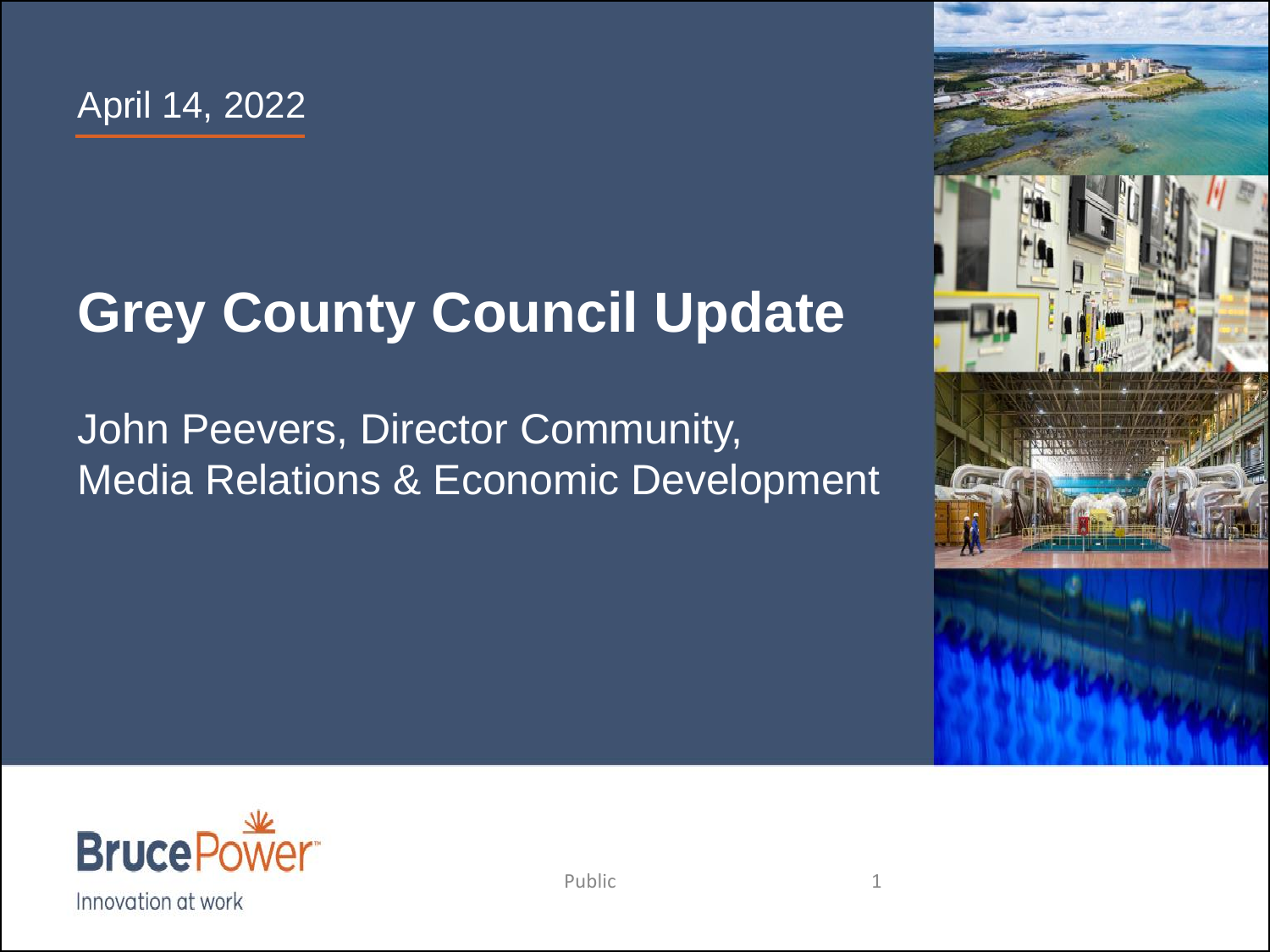## **Safety First: Protecting our people**

- Kept employees safe and Provided power to Ontario and medical isotopes worldwide without interruption during pandemic
- Voluntary Rapid Testing Program, a success with over 11,000 test kits provided



- Supported our communities with PPE, funding for mental health, communications support
- Return to site of all staff April 4

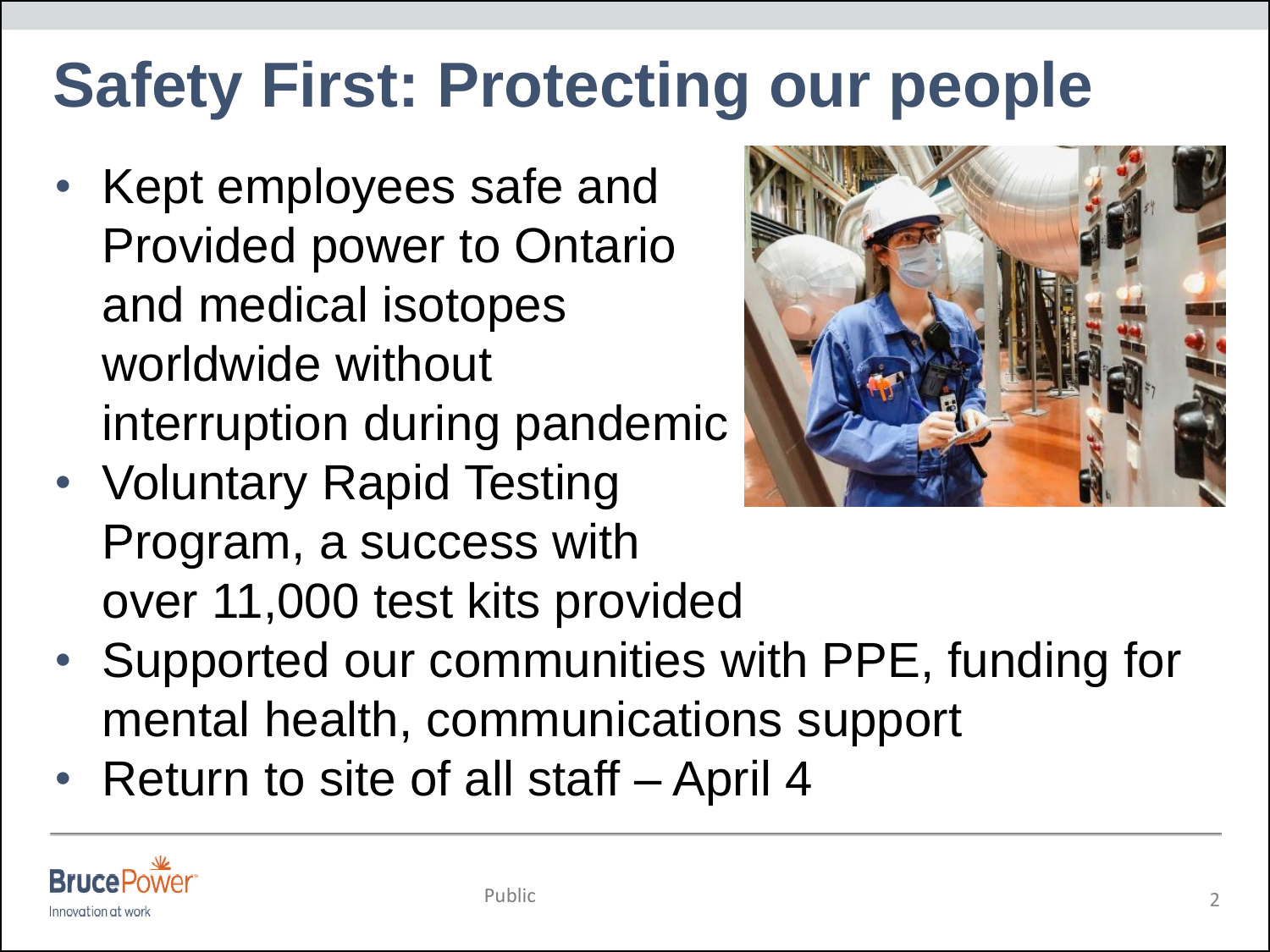## **MCR – Reactor removal work**

- Unit 6 Major Component Replacement Project remains on track
- Currently rebuilding the Unit 6 reactor



- Planning is now well underway for Unit 3 MCR, set to begin in 2023
- MCR team now installing new components after removing feeder tubes, pressure tubes and calandria tubes

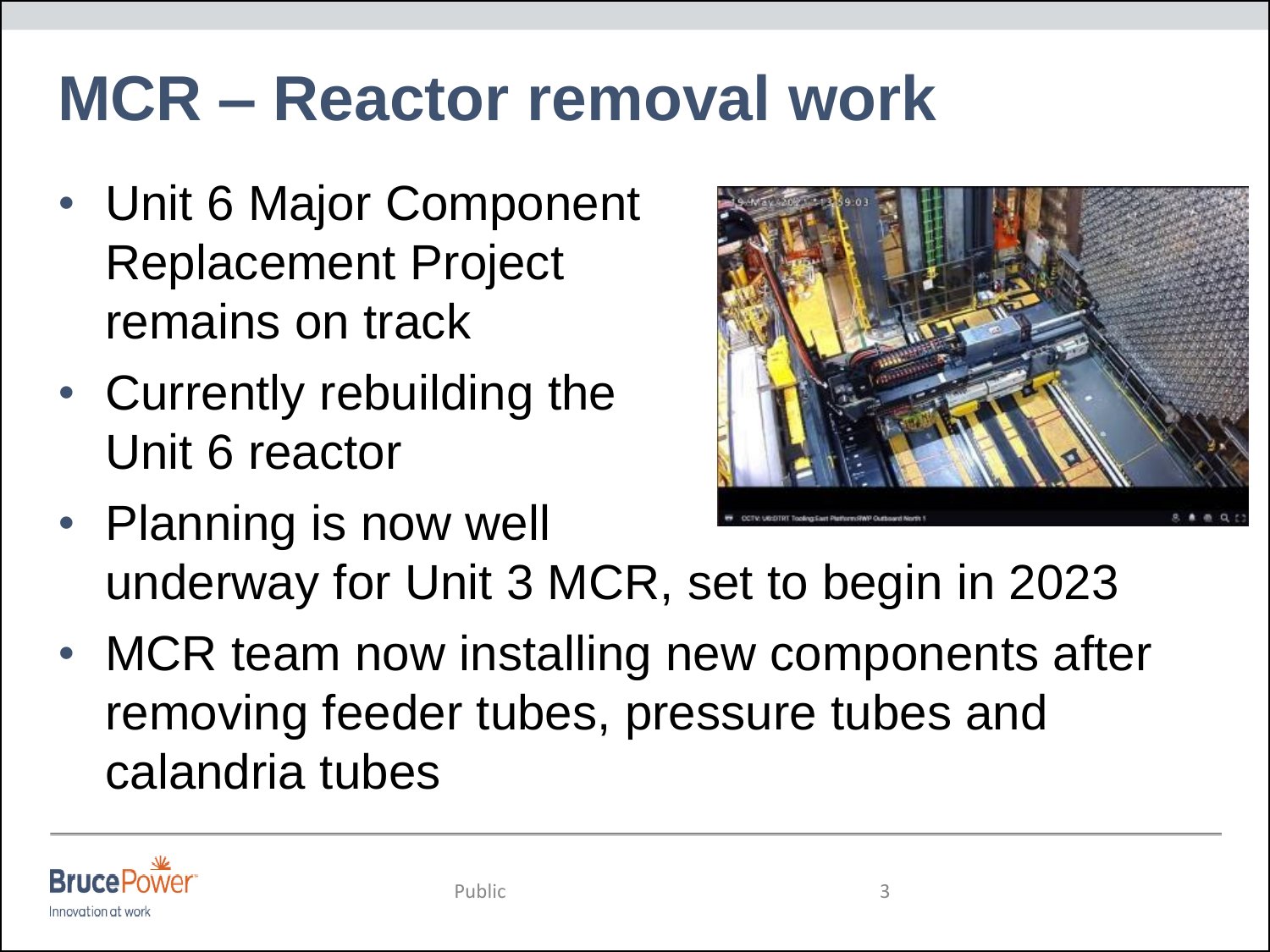## **MCR – Steam generator replacement**

- Last major lift completed just before the holidays at the end of 2021
- Each unit contains eight steam generators, arranged vertically in two columns of four on east and west sides of the reactor
- Each steam generator is lifted through the powerhouse roof



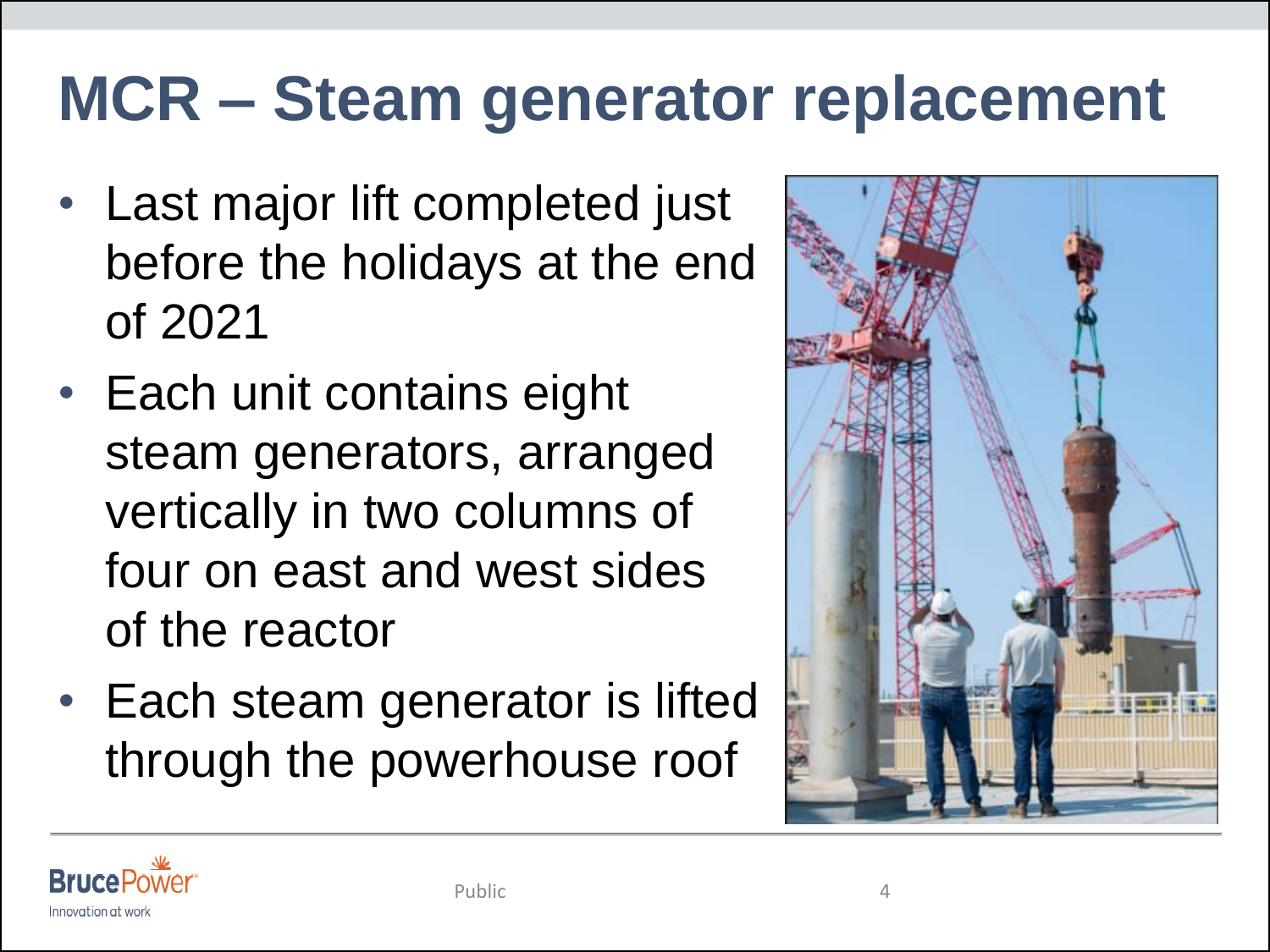



- Conducted two Cobalt-60 harvests in 2021 Cobalt-60 is an isotope used to treat cancer and sterilize medical equipment
- Installed a new Isotope Production System that will allow us to produce Lutetium-177, an isotope used in treatment of prostate cancer and certain tumours.
- First commercial power reactor world to produce Lutetium-177





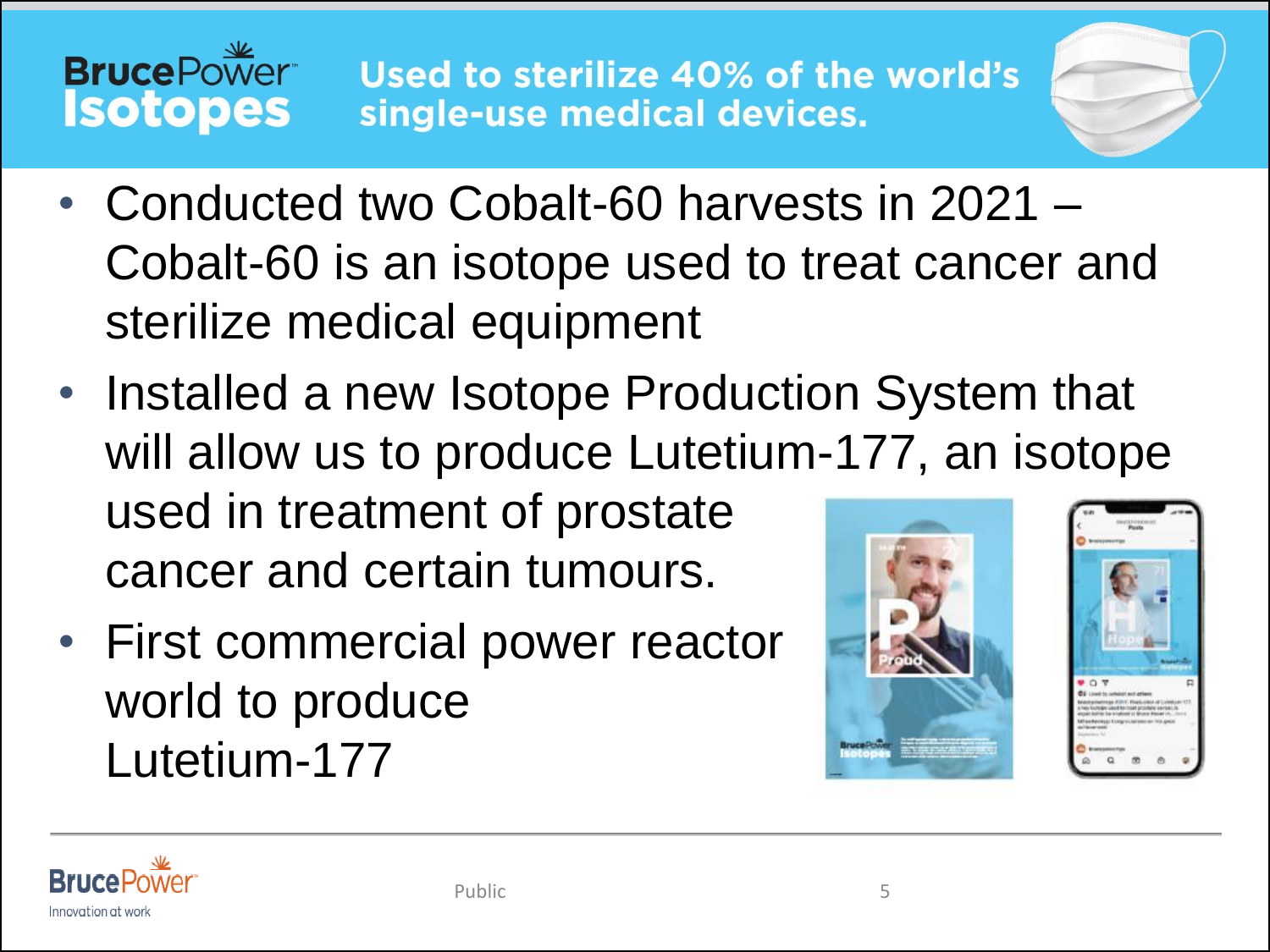#### **BrucePower Isotopes**

Used to sterilize 40% of the world's single-use medical devices.

- In 2021 a Private Member's motion asserting Ontario's global role as a leader in the supply of medical isotopes to fight COVID, and fight cancer, received unanimous, all-party support in the Ontario Legislature
- Isotopes produced at Bruce Power will directly impact 80 million lives every year



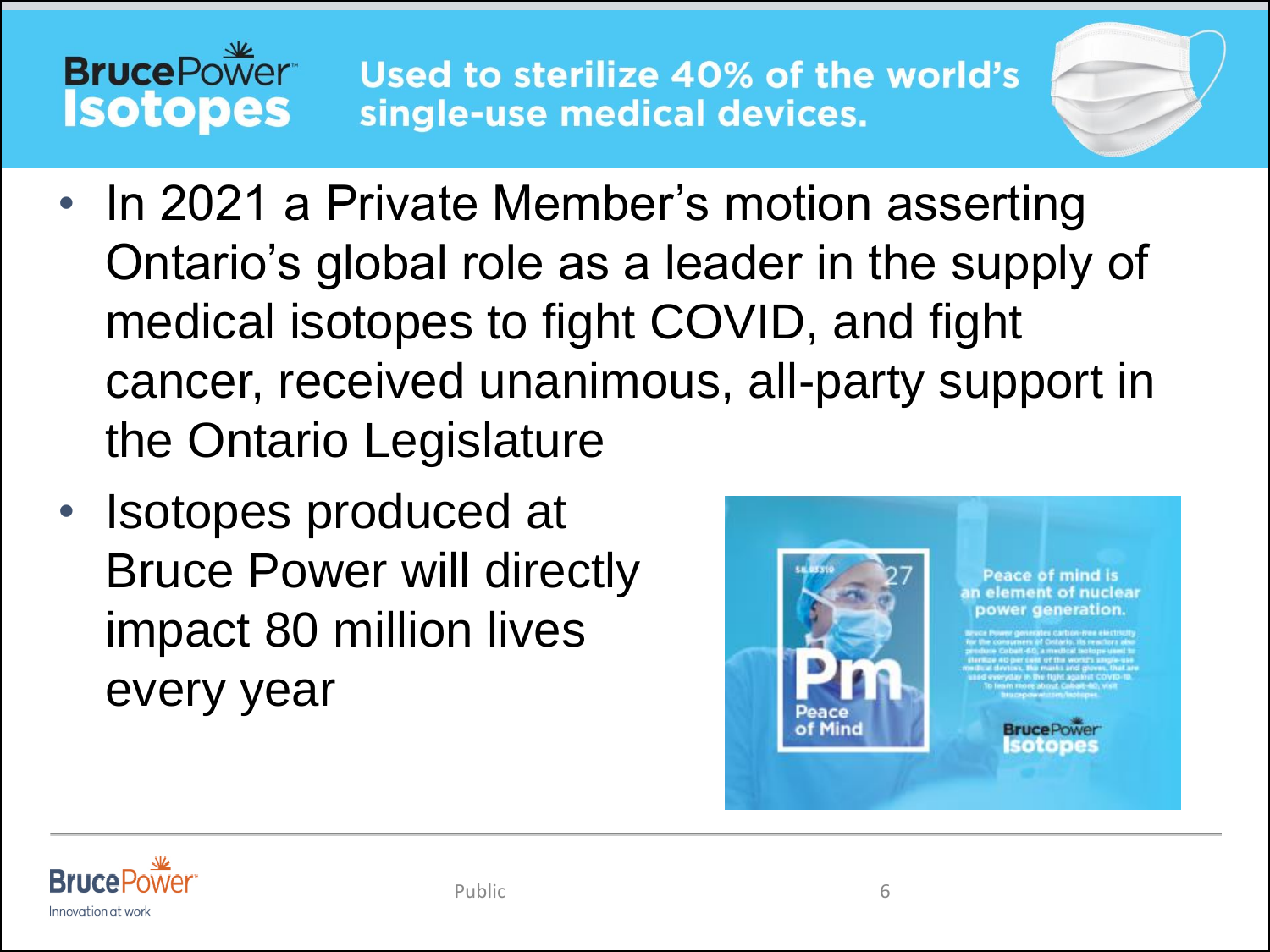## **Bruce Power Project 2030**

- Bruce Power has increased our generation peak from 6,300 MW in 2016 to 6,550 MW with a goal of producing upwards of 7,000 MW by 2030
- That's enough to power another 250,000 Ontario homes
- Reaching 7,000 MW is equivalent to adding an entire full nuclear unit through optimization of existing assets, without the need to build new infrastructure

#### **Project2030**

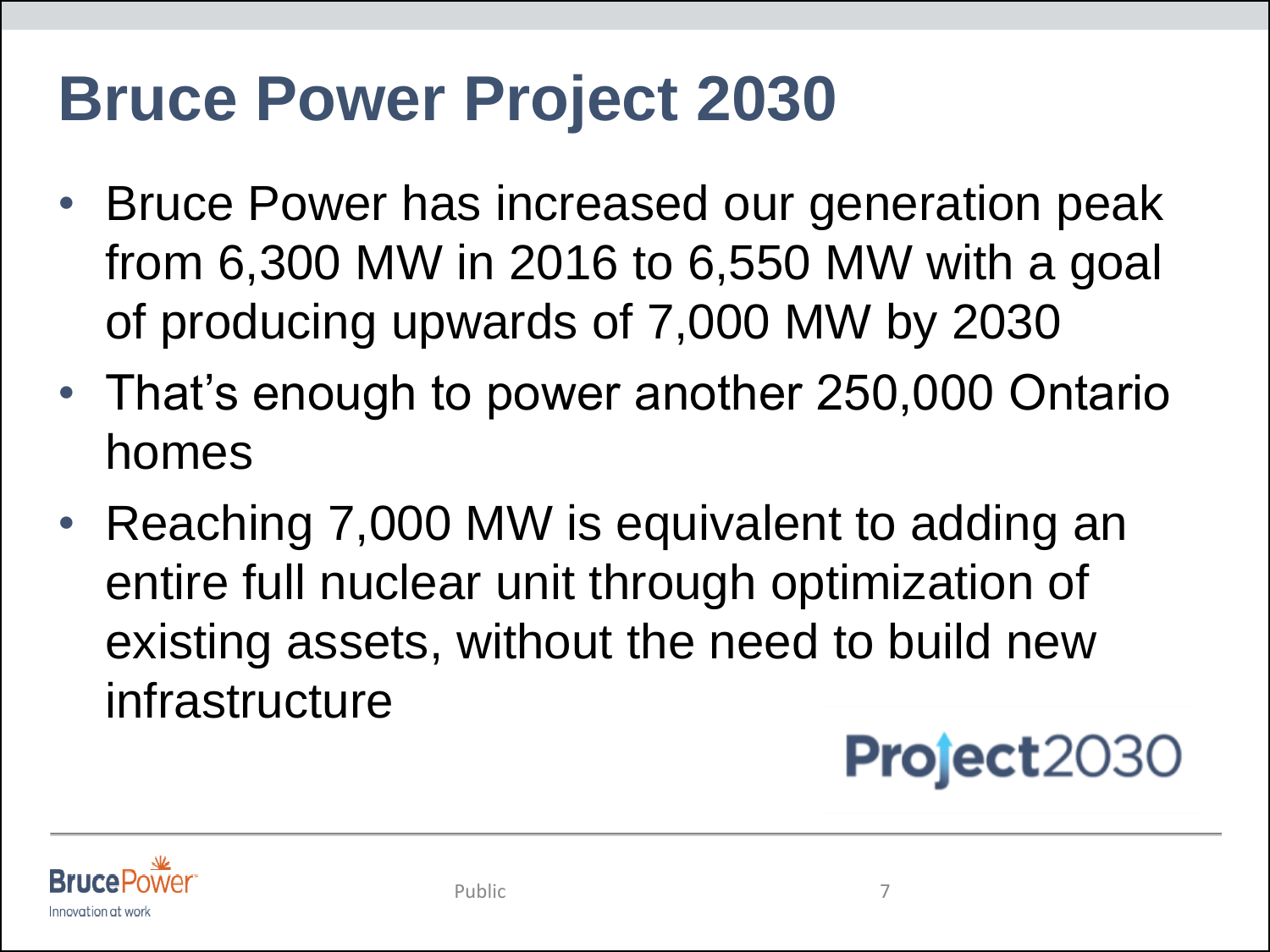## **Net Zero needs nuclear**

- In 2021, Bruce Power launched a number of initiatives, including a commitment to Net Zero from site operations by 2027 and unveiling the Carbon Off-set Coalition, a Net Zero carbon reduction community partnership program
- Bruce Power Net Zero Inc. will focus on projects that are complementary including storage, carbon off-sets, renewables, hydrogen, and electrified **Bruce** Power transportation

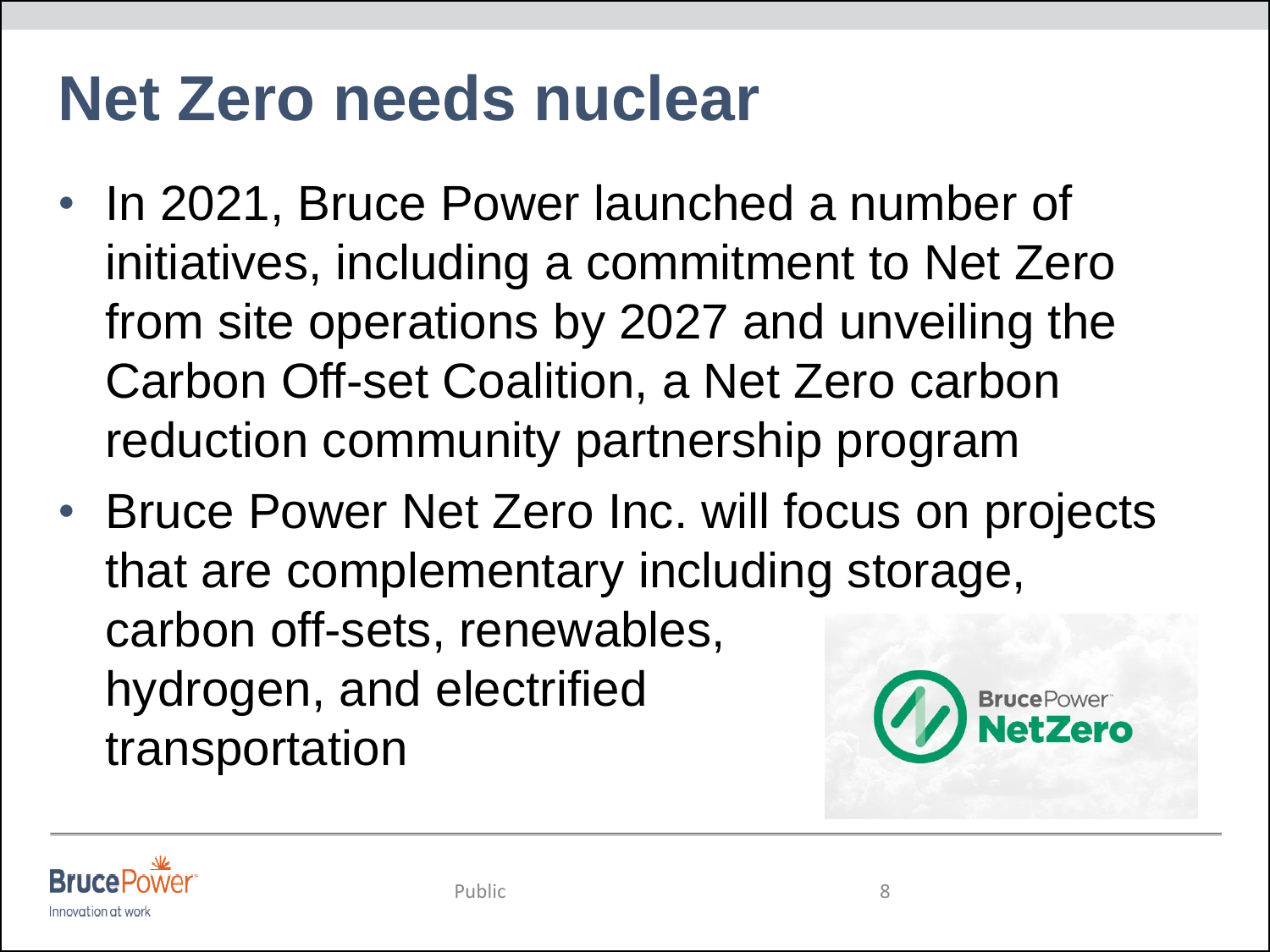## **Visitors' Centre Renovations**

- Complete renovation of Visitors' Centre including HVAC, washrooms, paint, furniture, etc.
- Updated 19 exhibits and added a new Cobalt exhibit designed in collaborations with Ontario Science Centre
- Also added two new original artist murals
- Plan to reopen in April or May – summer bus tours to resume



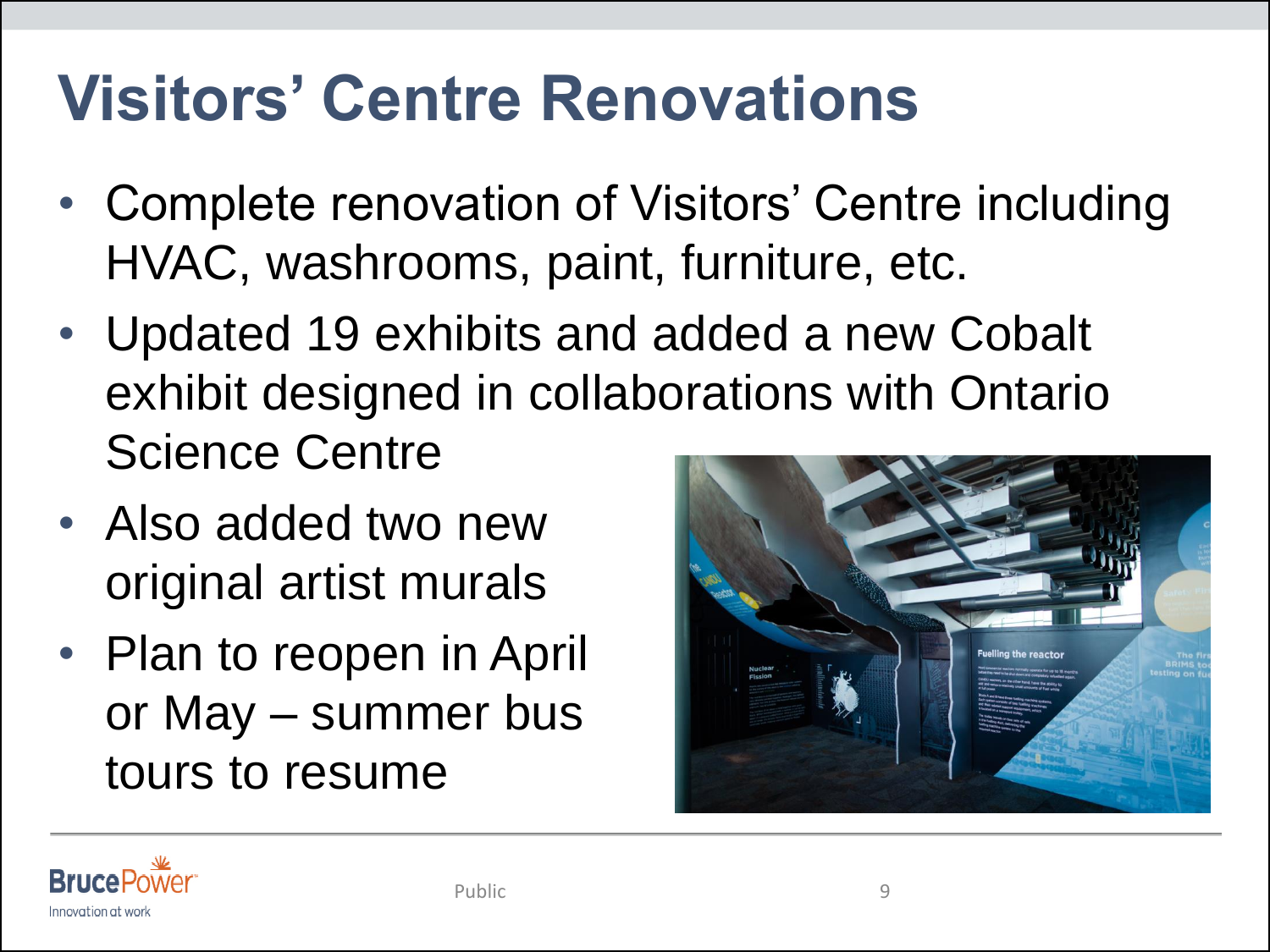# **Supporting our communities**

- Community sponsorship Fund \$1.26M
- Indigenous Community Fund \$400K
- Environment & Sustainability Fund \$400K
- Supplier Sponsorship Fund \$600K



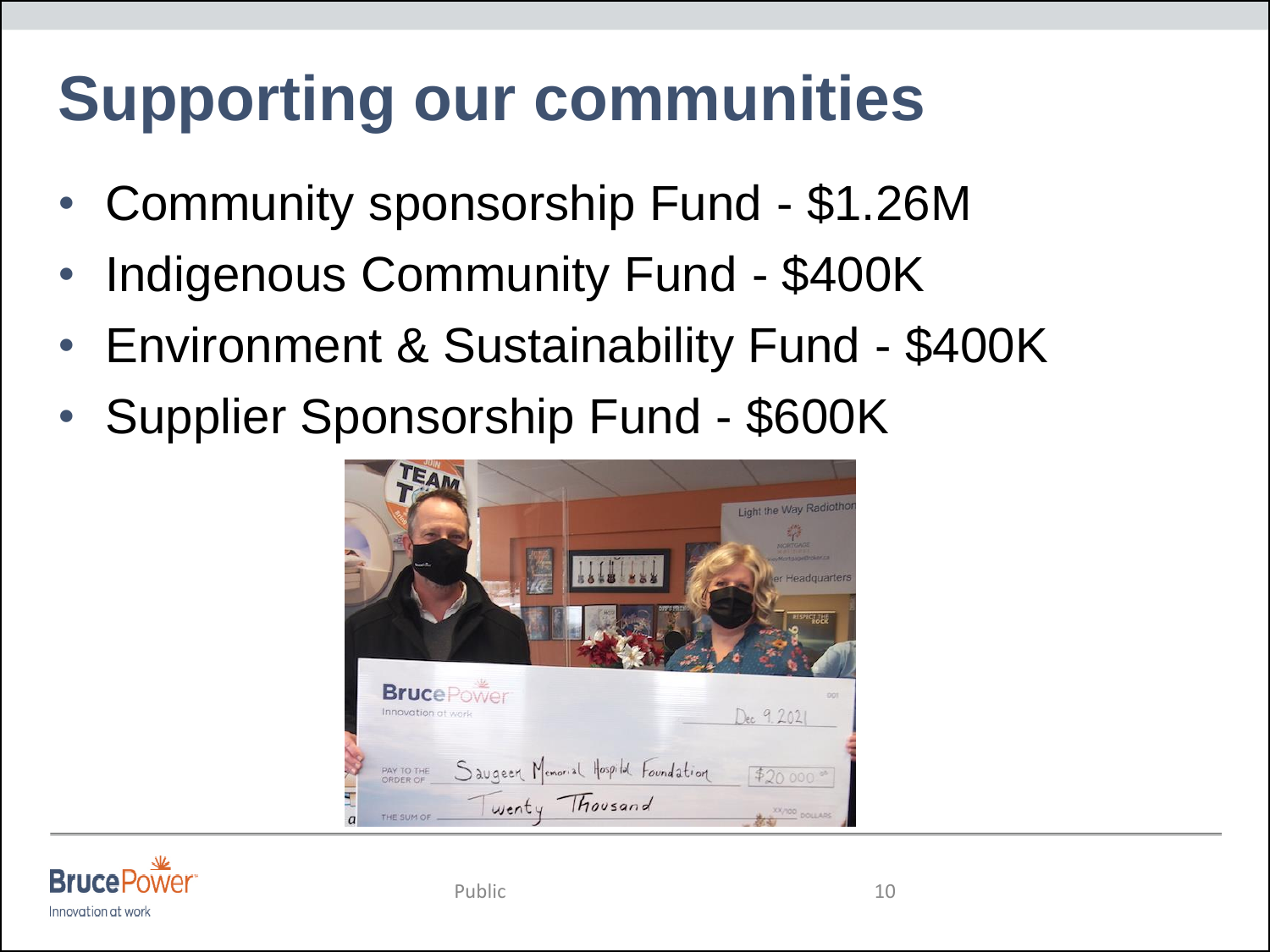## **Boosting engagement**

Bruce Power has always believed in actively engaging with the public, and answering all questions to the best of our abilities, as outlined in our **Commitment to Openness and Transparency.** 

We encourage the public to email us at info@brucepower.com or submit a question through the form below. We have a robust program in place to ensure these inquiries receive a prompt and factual response.

| Name    |      |
|---------|------|
| Name    |      |
| Email   |      |
| Email   |      |
| Message |      |
| Message |      |
|         |      |
|         |      |
|         | Send |